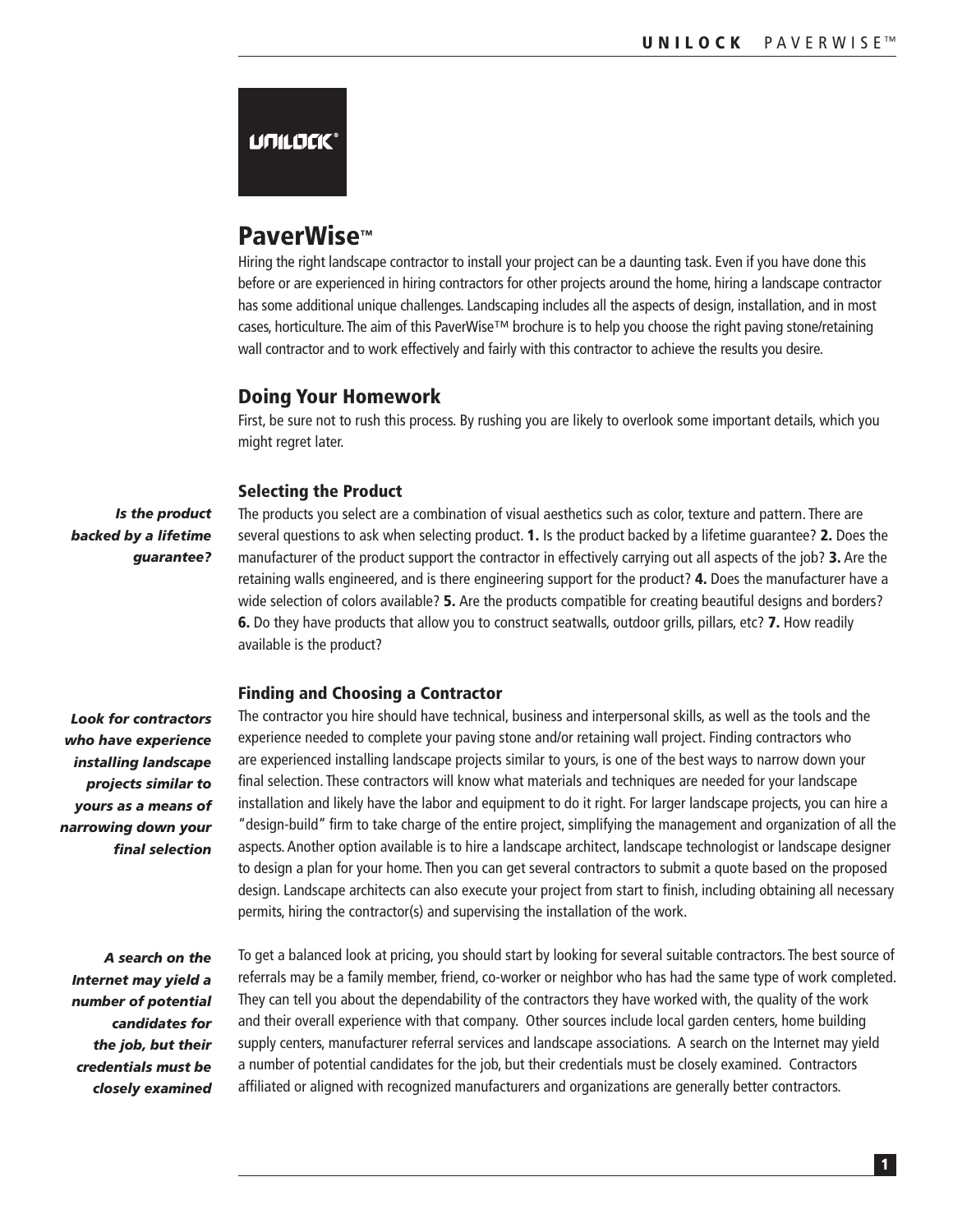*Competent, honest contractors with integrity will never pressure you* After making your initial selection of contractors, arrange a time for them to come out to discuss your project. Be sure to get their advice and suggestions on how they would do the work. At this meeting, you might even get a rough estimate of the job, depending on its size and complexity. Don't get pressured into signing a contract right away, which is a sure sign that this contractor is not capable or is just after your pocketbook. Competent, honest contractors with integrity will *never* pressure you.

In this initial meeting you will want to find out as much as you can about this contractor. Below are some questions you should ask. To assist you we have developed a comparison checklist which we included for your convenience on the last page of this publication.

- **• How long have they been in the landscape business?**
- **• Do they have liability insurance and are they covered by Workers' Compensation?**
- **• Do they have the appropriate licensing for their work?**
- **• What landscape jobs have they done that are similar to what you need done?**
- **• Do they have a list of references?**
- **• What is their landscape training and background? How are their employees trained? Do they attend manufacturer training sessions?**
- **• What warranty do they offer? Do the products they recommend have a warranty?**
- **• Have they provided you with any manufacturer's literature? Does the literature provide you with design ideas? What is the manufacturer's reputation? Warranty?**
- **• Do they do the entire job with their own staff or subcontract parts out? Who are their subcontractors?**
- **• Are there any permits required for this job? Whose responsibility is it to get these permits?**
- **• Base preparation is a key factor in every paver and wall installation. Ask them about how they handle the base preparation.**
- **• Drainage is also a key factor in every landscape job. Ask them how they plan to handle the drainage.**
- **• Retaining walls over 31/2' high or with unusual loading conditions, such as a driveway, should be engineered (consult local building codes). Do they have an engineer to handle this?**
- **• What is their timeline for your project?**
- **• What is their clean-up routine?**
- **• Do they provide a written contract?**
- **• What are their payment terms?**
- **• Do they have a website?**

*References are very important. A satisfied customer is the best reference you can get* You won't offend reputable firms with questions. If a contractor doesn't seem to know the answer to many of your questions or seems to avoid answering them, you may have the wrong contractor. References are very important. A satisfied customer is the best reference you can get. Get three or four references for installations they have done which are similar to yours. Phone these references and see if their experience was a positive one. If you can, ask them if you can come out and see the work.

### Contractor–Customer Compatibility

Finally, be aware that you will be working with this individual over a period of several weeks and you'll need to get along. Select a contractor who is personable and who is willing to work with you in achieving the job that you're after within your budget. Remember, landscape jobs can also be done over a two-or three-year period. This will take pressure off your budget while allowing you the flexibility of getting a more complete job done.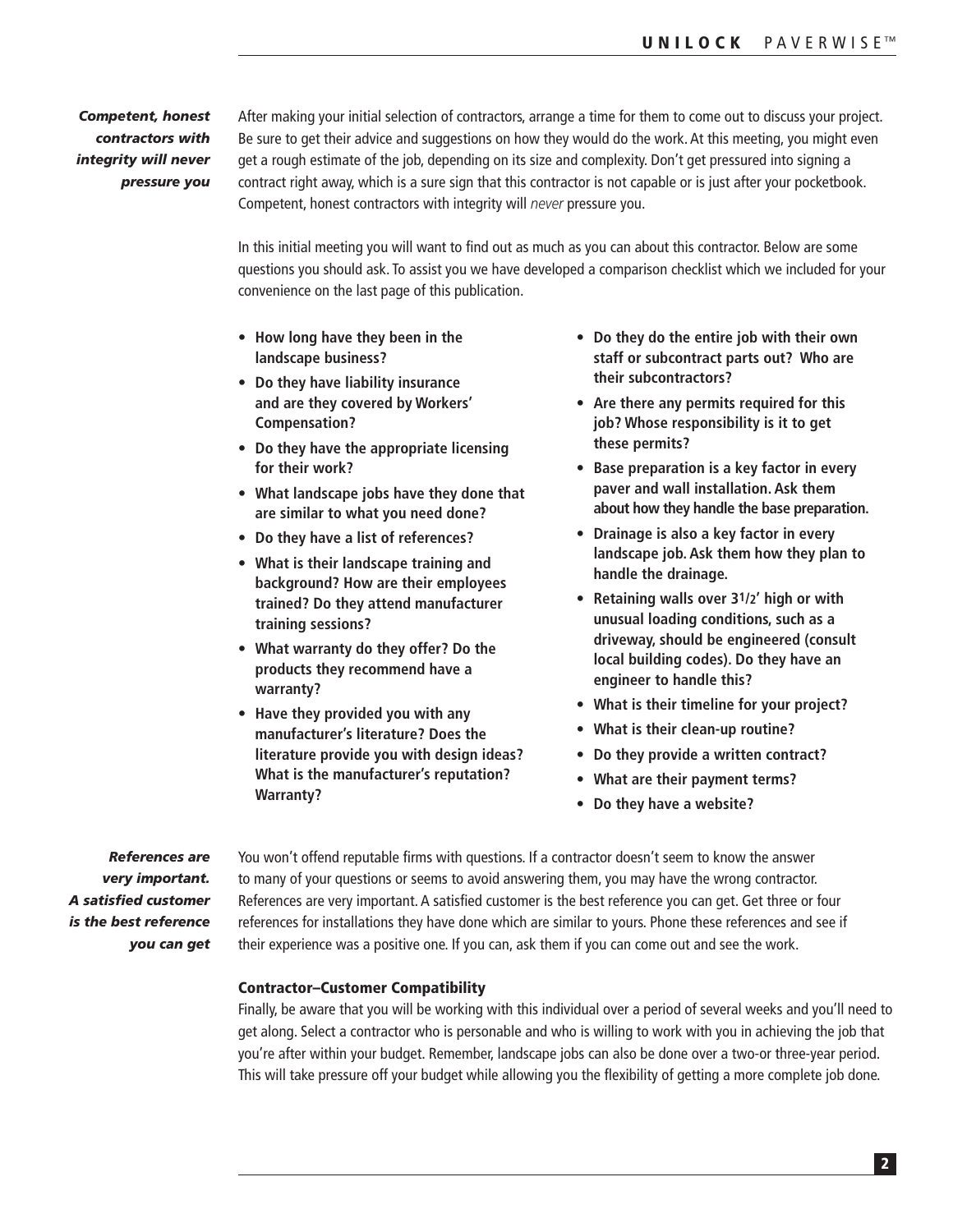*Don't automatically choose the contractor who gives you the lowest price*

#### Anatomy of an Estimate

Getting three estimates which include proper drawings, specifications and material should be enough for you to make a decision. Drawings and designs take time and most contractors will charge you for their time in preparing them. In some cases, when the proposal is accepted the design fee is waived. If you have contracted a landscape architect to prepare the design, you can provide each contractor with the same set of plans. This is the best way to compare "apples to apples".

The most important thing to remember is that you need to be specific. Open issues can easily become a platform for conflict. Small jobs with many unknowns are often quoted for time and materials. Be sure to ask for a "will not exceed" amount. The purpose of getting three estimates is to get a fair price. Don't automatically choose the contractor who gives you the lowest price. It's possible that this contractor did not understand the full scope of the project or they may be underestimating its value on purpose, just to get the job. On the other hand the lower price may indicate a very efficient contractor. Make sure all the details are documented so that you will not be faced with unexpected "extras" at the end of the job.

It is also important to account for intangibles such as the contractor's reputation, skills and warranties. At the end of the day, you'll have to rely on documentation and instinct to choose the contractor that you feel will give you the best value for your money.

#### Get It in Writing

*Always document any changes on paper and sign off with the contractor ahead of time* The most responsible way to get the job done right is to get all the details in writing. It does not matter if the job is large or small. However, once the job is underway you may need to make changes which will affect the final price of the job. Always document any changes on paper and sign off with the contractor ahead of time. Be flexible on your completion date. Landscapers' schedules are often affected by the weather. Delays because of weather are inevitable. Delays in shipping or product availability may also affect the schedule.

The landscape contract should include the following:

- **1. Contractor's name, address and contact information (and license if applicable)**
- **2. Your name, address and contact information**
- **3. Complete description of the landscape project**
- **4. Samples and literature showing the products to be used**
- **5. Detailed drawings of the work to be carried out**
- **6. Materials list including pavers, walls, accessories and plant material**
- **7. Listing of any landscape architects, designers, engineers or subcontractors who will be performing a portion of the project**
- **8. Start and completion dates**
- **9. The price and applicable taxes and payment schedule**
- **10. Agreement on who (homeowner or contractor) is responsible for all necessary permits, licenses, inspections and certificates**
- **11. Workers' Compensation for all employees of the contractor or subcontractors (ask for a copy)**
- **12. Contractor's liability insurance (\$2 million is standard; ask for a copy)**
- **13. Warranties on all contractor-supplied work and materials (in addition to manufacturer's warranties) for a period of at least two years**
- **14. Any special notes regarding property access and adjacent property permissions should be on the contract**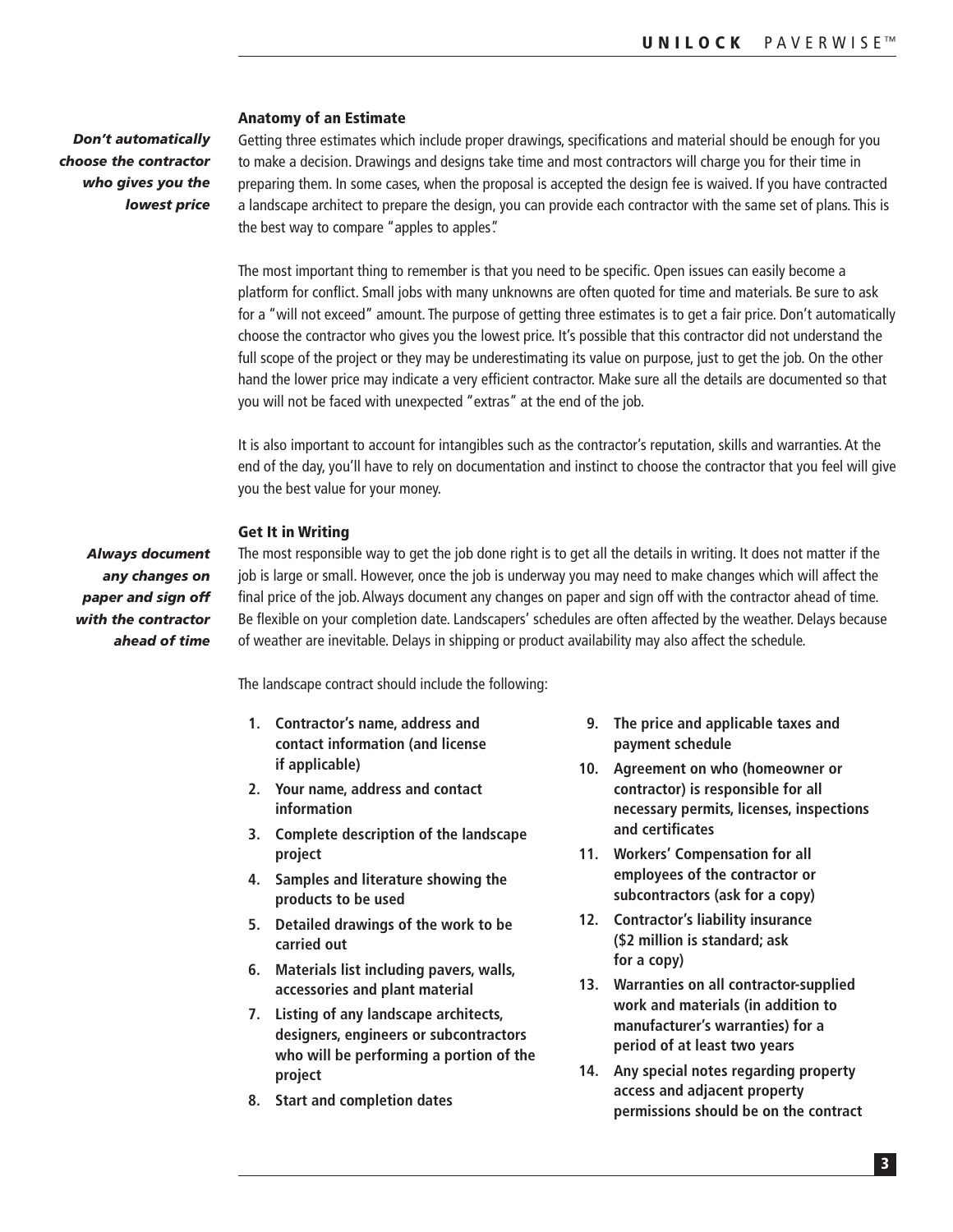# Paving Stone Installation – the visual signs of quality workmanship

When you contact the contractor's references you should make an attempt to see the contractor's work. This is the best indicator of what the contractor's work is like. If the job is three or more years old, you can also see how the job is holding up.

#### **Design**

*Make an attempt to see the contractor's work* Does the design have flair and does it give you a sense of flow and organization? Are the colors complementary to the house? Did the contractor employ borders and accents with a combination of unique textures, styles and patterns? Is it a pleasing combination? Was the project nicely finished off with trees and plants?

#### Grading

Is the paver surface properly graded to divert water away from any buildings? In difficult drainage situations, has a drain been installed to handle rain water? Do any of the patio grades exceed a 2% slope (2" drop over a distance of 100")? If so, why? Anything over a 2% slope will make any patio furniture seem like it is leaning. On the other hand, anything less than 1.5% will not give you adequate drainage.



Where the pavers meet solid edge restraints, such as concrete patios or curbs, make sure the pavers are  $\frac{1}{4}$ " higher than the edge (anything less than flush is unacceptable).

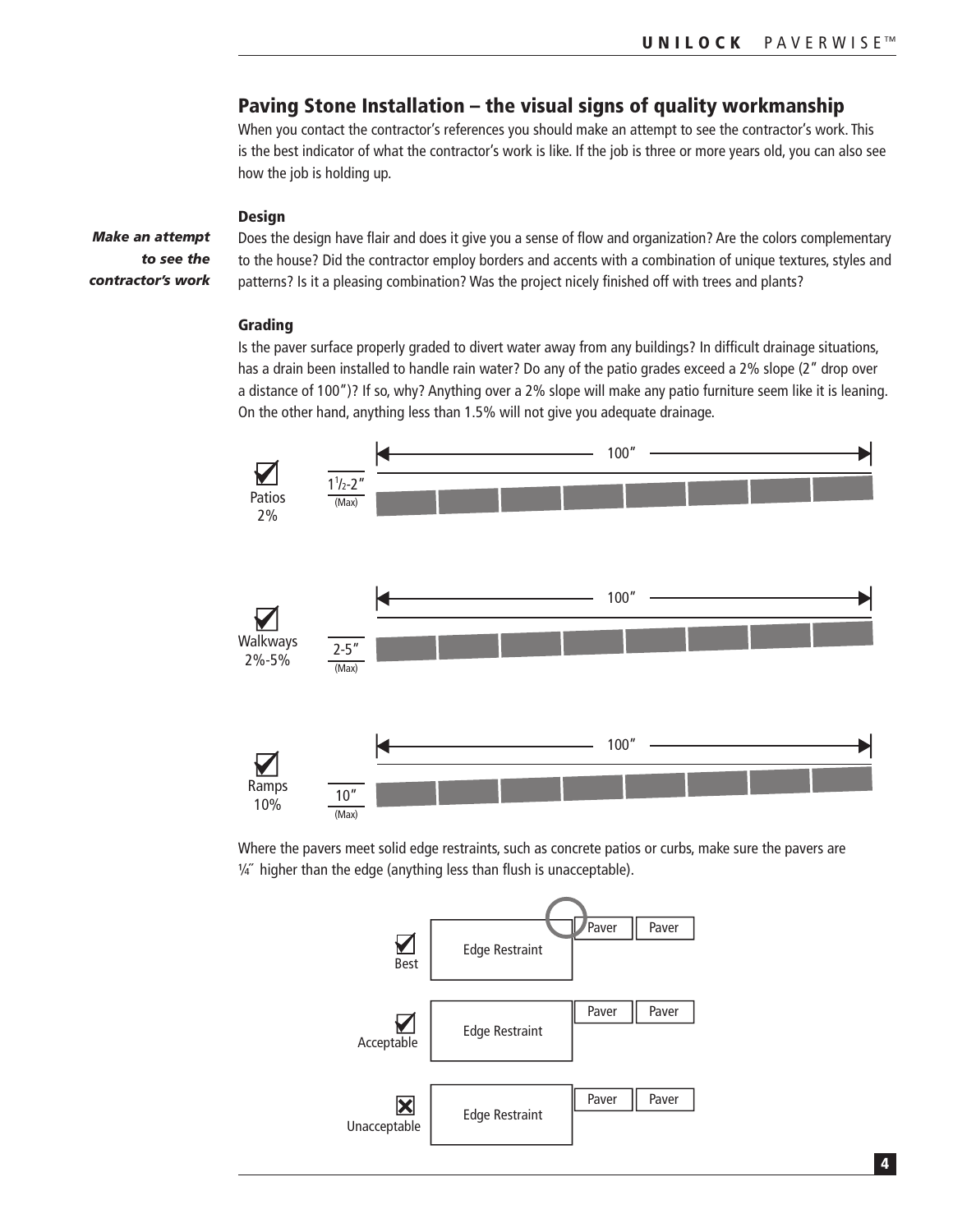#### Base

*With a poor base installation, problems generally arise in the first two years*

Unless the job is several years old, you will never really know how well the base was prepared. With a poor base installation, problems generally arise in the first two years. If there is any sign of rutting, ponding or settling near the edges, it indicates one of four things. 1. Incorrect base material and water absorption (one of the reasons that copious amounts of screenings should not be used as a bedding course). 2. Insufficient base for the application. If you do not have enough base for a driveway, it will not support the load that will repeatedly travel over it. 3. Poor compaction by the contractor, which is usually caused by using equipment too light for the job. 4. Absence of any edge restraint. If there is no edge restraint then the edge pavers can move laterally into adjacent gardens or grass, creating unsightly gaps between the pavers at the edge.

In any case, if there is rutting it's usually a result of the contractor's poor installation methods. There are sometimes extenuating circumstances with respect to the failure of a job and this usually relates back to existing site soil conditions that the contractor was not made aware of or that were beyond his control. Below is a chart showing what is recommended for a base for your project. A knowledgeable contractor may recognize a site's potential base problem and recommend an alternative base thickness. For more information relating to construction and to download a detailed Tech Guide, visit www.unilock.com.



| <b>JOB TYPE</b>                                                                                                           | <b>WELL-DRAINED AREA</b>              |                                        | <b>POORLY DRAINED AREA</b>     | <b>PAVER</b>                    |                                                                          |  |  |  |
|---------------------------------------------------------------------------------------------------------------------------|---------------------------------------|----------------------------------------|--------------------------------|---------------------------------|--------------------------------------------------------------------------|--|--|--|
|                                                                                                                           | <b>GRANULAR</b><br><b>BASE</b> (min.) | <b>BEDDING</b><br><b>COURSE</b> (max.) | <b>GRANULAR</b><br><b>BASE</b> | <b>BEDDING</b><br><b>COURSE</b> | <b>THICKNESS</b>                                                         |  |  |  |
| Pedestrian traffic.<br>patios, walkways<br>pool decks                                                                     | $4''$ (100 mm)                        | $1''$ (25 mm)                          | $6''$ (150 mm)                 | $1''$ (25 mm)                   | $2\frac{3}{8}$ " (60 mm)<br>$23/4''$ (70 mm)                             |  |  |  |
| Vehicular traffic.<br>residential driveways                                                                               | $8''$ (200 mm)                        | $1''$ (25 mm)                          | 12" (300 mm)                   | $1''$ (25 mm)                   | $2\frac{3}{8}$ " (60 mm)<br>$23/4''$ (70 mm)<br>$3\frac{1}{8}$ " (80 mm) |  |  |  |
| Vehicular traffic,<br>commercial areas                                                                                    | $12''$ (300 mm)                       | $1''$ (25 mm)                          | 18" (450 mm)                   | $1''$ (25 mm)                   | $23/4''$ (70 mm)<br>$31/8''$ (80 mm)                                     |  |  |  |
| Total excavation = Granular base + Bedding course + Paver thickness $-1/2$ " (13 mm) for an uncompacted bedding thickness |                                       |                                        |                                |                                 |                                                                          |  |  |  |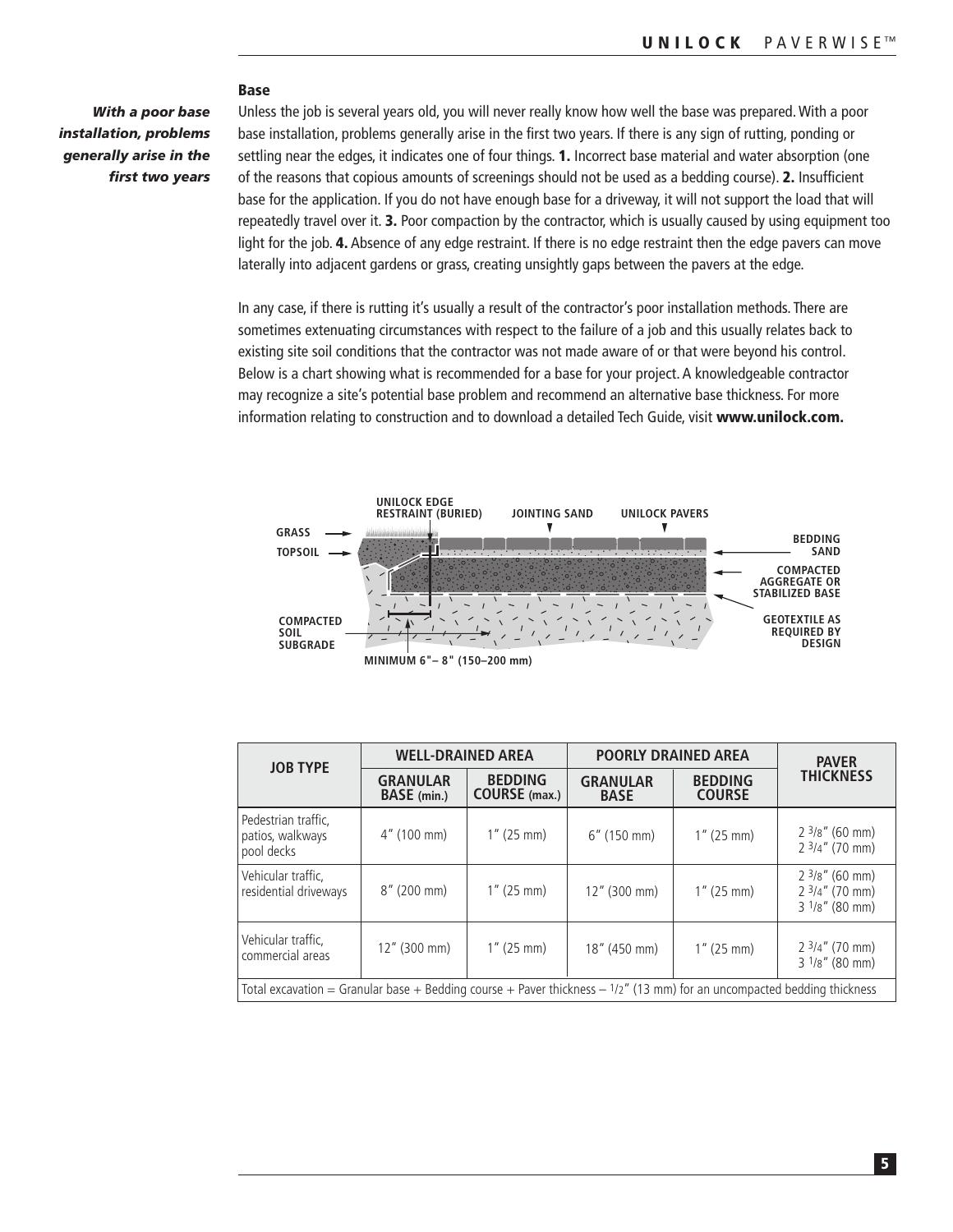### **Cutting**

Where pavers have been cut, look for the quality of the cutting. Are cuts clean and straight and do they align with adjacent cuts? Gaps greater than 1/4" are generally unacceptable unless the project or product is designed to create a larger joint for aesthetic purposes. Unilock Polymeric Jointing Sand or Joint Sand Stabilizer Sealer is recommended for all paver installations, especially those where larger joints are expected.

#### Landscaping and Finishing

How well was the final project finished off? Is it neat and tidy? Are the planting areas graded in such a way that there will be no wash-out onto the paving stone surface? Even if there was no landscaping involved, examine how well the sod was restored around the edges and if it is properly graded away from the paving stone surface.

# Retaining Wall Installation – the visual signs of quality workmanship

### Design

Is the design pleasing and does it fit the architecture of the home? Is the design a practical use of space and will it function as it was intended? Did the contractor employ borders and accents with a combination of unique textures, styles and patterns? This is important so that the job takes on uniqueness and a creative signature all its own. On a structural note, walls over  $3^{1}/2'$  should be engineered by a registered engineer (consult local building codes). The manufacturer of the wall system can assist you in this regard. Contractors can also source many cross sections at **www.unilock.com** to help them in their preliminary design.

Quality of workmanship can sometimes be a little more difficult to ascertain because of the varying projects that are constructed with modular retaining wall products. Most retaining wall products can be adapted to create not only walls but also steps, planters, pillars, seatwalls, outdoor grills, fences, mailboxes, fireplaces and fire-pits. Each item has its own installation specifications and requirements. But once again, the base is critical for each of these elements, as is the drainage below or behind the wall.

| <b>JOB TYPE</b>                                                   | <b>GRANULAR BASE</b>                 | <b>UNIT THICKNESS</b><br><b>BELOW GRADE</b> | <b>GRANULAR BACKFILL</b><br><b>WIDTH</b> |  |  |  |  |
|-------------------------------------------------------------------|--------------------------------------|---------------------------------------------|------------------------------------------|--|--|--|--|
| Steps, planters, raised patio<br>Height less than 18" (45 mm)     | Min. 4" (100 mm)                     | Min. 3" (75 mm)                             | Min. 8" (200 mm)<br>12" (300 mm)         |  |  |  |  |
| Steps, planters, raised patio<br>Height greater than 18" (45 mm)  | Min. 6" (150 mm)                     | Min. 6" (150 mm)                            | Min. 12" (300 mm)<br>18" (450 mm)        |  |  |  |  |
| Special applications:<br>Pillars, fountains, water features       | Min. 6" (150 mm)<br>Min. 6" (150 mm) |                                             | N/A                                      |  |  |  |  |
| Retaining wall applications                                       | Min. 6" (150 mm)                     | Min. 6" (150 mm)                            | Min. 18" (450 mm)                        |  |  |  |  |
| Total excavation $=$ Granular base $+$ Unit thickness below grade |                                      |                                             |                                          |  |  |  |  |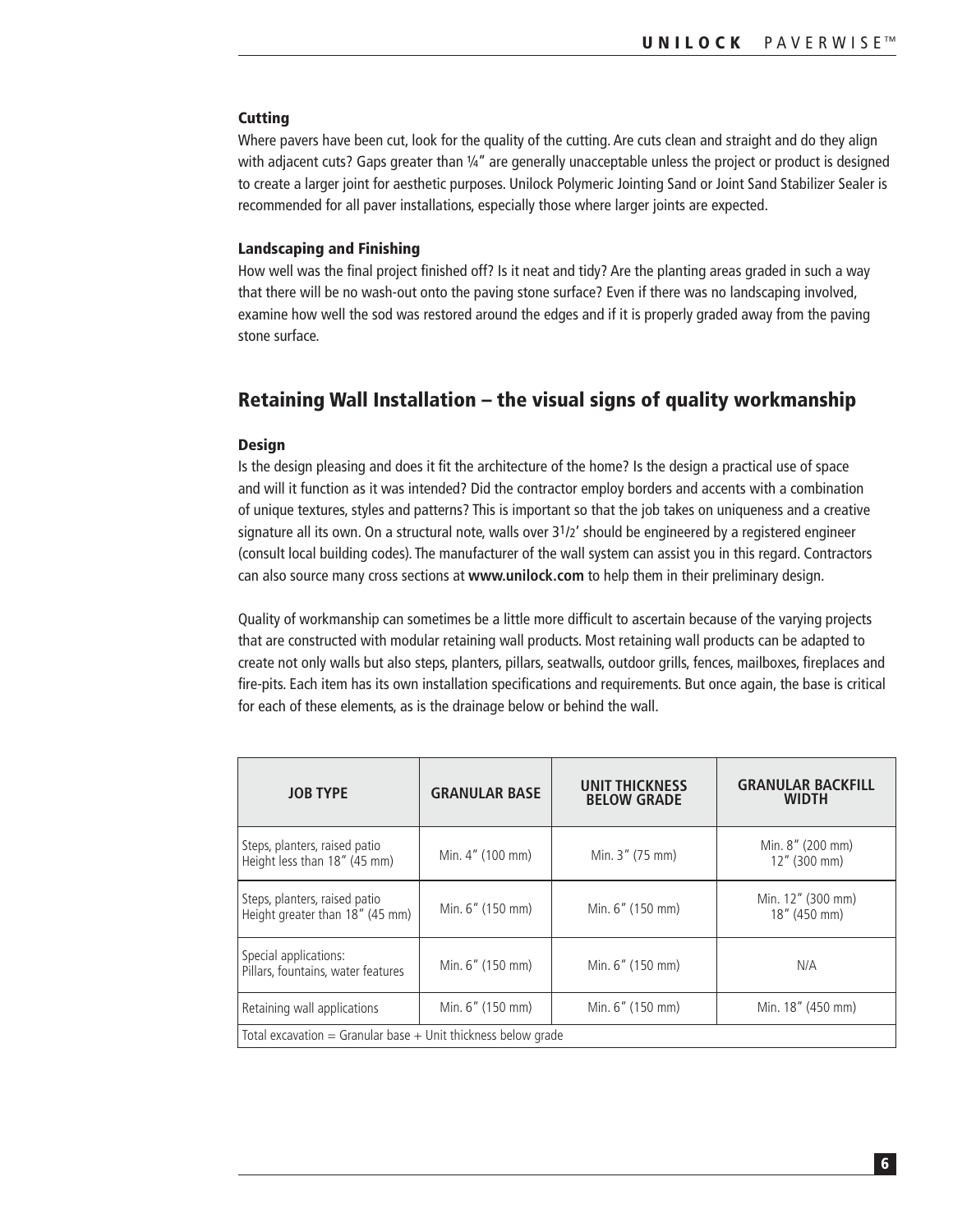

### Grading

Much like bricks and mortar on a building, retaining walls and related elements such as planters, steps and pillars should always be constructed level, or in the case of pillars, plumb. Walls should not be constructed on an angle. It is unattractive, impractical and structurally unsound, especially if there are curves or corners, which can be problematic if the wall is not installed level. When dealing with slopes, the top of the wall as well as the base of the wall should be stepped to accommodate the grade.

If steps were constructed using wall units and coping units, take a test walk up and down the steps to see if they feel safe and comfortable. Retaining walls are usually constructed to level off an area or to change the grade in order to accommodate part of the landscape, such as a patio. It is imperative that the area behind the wall be well drained with a proper drainage layer of gravel so that frost will not push the wall over.

### Landscaping and Finishing

As with a paving stone installation, ask yourself how well the final wall project was finished off. Is it neat and tidy? Are the planting areas graded in such a way that there will be no wash-out over or from behind the wall? Even if there was no landscaping involved, examine how well the sod was restored at the top of the wall and if it is properly graded away from the edge of the wall.

**We hope that the information provided to you in this guide is helpful. To assist you in the final selection of a contractor, we have prepared a comparison chart (last page) which you can use to compare the various proposals. If your landscape job is complex or you need further information please call us at 1-800-UNILOCK or download our Tech Guide from www.unilock.com.**